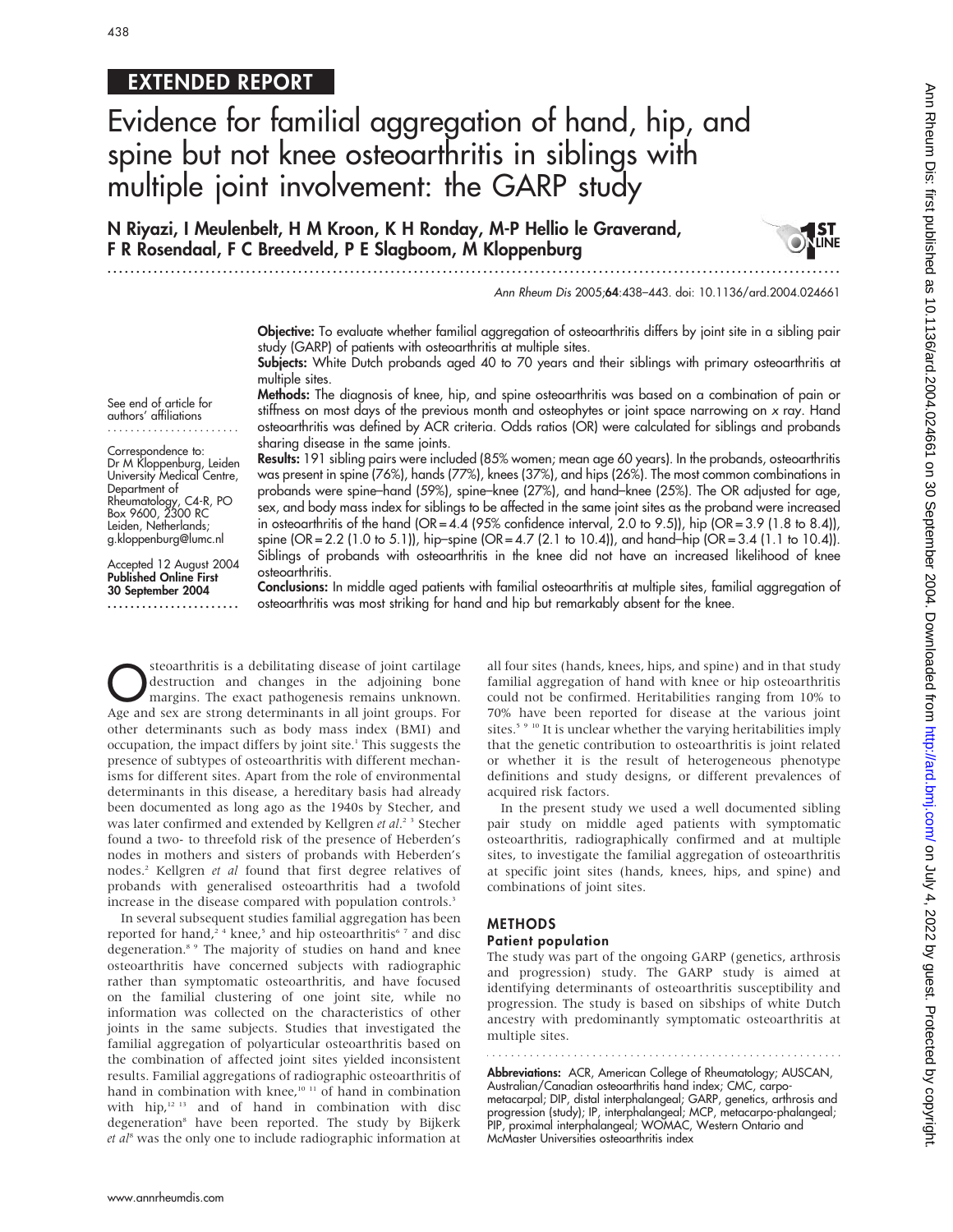Table 1 Characteristics of probands and siblings with familial osteoarthritis at multiple sites of the 191 sibling pairs included in the GARP study

| Variable                                             | <b>Probands</b> | Siblings        |
|------------------------------------------------------|-----------------|-----------------|
| Women (n (%))                                        | 162 (85)        | 150 (79)        |
| Age (years) (mean (range))                           | 59.9 (46 to 76) | 60.6 (43 to 79) |
| BMI $(kg/m^2)$ (median (range))                      | 26.9 (20 to 46) | 26.2 (19 to 46) |
| Structural abnormalities at multiple sites (n (%))   | 191 (100)       | 191 (100)       |
| Symptomatic osteoarthritis at multiple sites (n (%)) | 178 (93)        | 166 (87)        |
| Pain or stiffness at multiple sites (n (%))          | 185 (97)        | 187 (98)        |
| WOMAC 0-100 (median (range))                         | 27.3 (0 to 95)  | 18.7 (0 to 88)* |
| AUSCAN 0-60 (median (range))                         | 19.0 (0 to 59)  | 15.0 (0 to 54)* |

 $p<$ 0.05, probands v siblings

AUSCAN, Australian/Canadian osteoarthritis hand index; BMI, body mass index; WOMAC, Western Ontario and McMaster Universities osteoarthritis index.

#### Recruitment and clinical evaluation

Patients (probands) aged between 40 to 70 years with symptomatic osteoarthritis in the hands, knees, or hips diagnosed by rheumatologists, orthopaedic surgeons, and general practitioners in Leiden, The Hague, Delft, Haarlem, and Amsterdam—were informed of the ongoing study by mail. Interested probands were subsequently sent a mailed questionnaire about demographic data, medical history, symptoms and signs of osteoarthritis, and family history of osteoarthritis. Subsequently probands with osteoarthritis at multiple sites and with a positive family history were requested to introduce a sibling ''with joint complaints,'' who was also sent a questionnaire. After obtaining informed consent, all sibships underwent a physical examination and were assessed by a single medical doctor (NR) at the outpatient clinic. Questionnaires were verified and data were collected on physical functioning and quality of life. The two questionnaires used to assess physical functioning were the Western Ontario and McMaster Universities osteoarthritis index (WOMAC) and the Australian/Canadian osteoarthritis hand index (AUSCAN). These questionnaires contain questions on pain, stiffness, and disability in the lower extremities and the hands, respectively, resulting from day to day activities.

Patients with secondary osteoarthritis and familial syndromes with a Mendelian inheritance pattern were excluded.

Table 2 Frequency of symptomatic osteoarthritis at the various joint sites in the probands and siblings with familial osteoarthritis at multiple sites of the 191 sibling pairs included in the GARP study

| Joints involved                                          | Probands (%) | Siblings (%) |
|----------------------------------------------------------|--------------|--------------|
| Affected sites with symptomatic osteoarthritis           |              |              |
| Hand                                                     | 148 (77)     | 128 (67)*    |
| DIP, PIP, or CMC1                                        | 127 (66)     | 113 (59)     |
| <b>DIP</b>                                               | 93 (49)      | 74 (39)*     |
| <b>PIP</b>                                               | 81 (42)      | 66 (35)      |
| CMC <sub>1</sub>                                         | 57 (30)      | 47 (25)      |
| Spine                                                    | 145 (76)     | 159 (83)     |
| Hip                                                      | 49 (26)      | 44 (23)      |
| Knee                                                     | 70 (37)      | 60 (31)      |
| Combination of sites with symptomatic osteoarthritis (%) |              |              |
| Hand-spine                                               | 112 (59)     | 105(55)      |
| Hand-knee                                                | 48 (25)      | 34 (18)      |
| Hand-hip                                                 | 28 (15)      | 23 (12)      |
| Knee-spine                                               | 51 (27)      | 53 (28)      |
| Hip-spine                                                | 39 (20)      | 39 (20)      |
| Hip-knee                                                 | 16(8)        | 13(7)        |

 $^{\star}$ p $<$ 0.05, probands v siblings.

CMC1, first carpometacarpal joint; DIP, distal interphalangeal joint; PIP, proximal interphalangeal joint.

Osteoarthritis developing under the following conditions was considered secondary:

- major congenital or developmental diseases and bone dysplasias;
- $\bullet$  major local factors such as severe scoliosis and hypermobility;
- N certain metabolic diseases associated with joint disease such as haemochromatosis and Wilson's disease;
- $\bullet$  inflammatory joint diseases such as rheumatoid arthritis;
- other bone diseases such as Paget's disease and osteochondritis;
- $\bullet$  intra-articular fracture.

Patients with a shortened life expectancy were also excluded. Crystal deposition arthropathies (unless in the case of severe polyarticular gout), and diabetes mellitus or thyroid conditions were not considered to be exclusion criteria.

#### Diagnosis of osteoarthritis

Probands and siblings were included in the GARP study with osteoarthritis at multiple joint sites in the hands or with osteoarthritis in two or more of the following joint sites: hand, spine (cervical or lumbar), knee, or hip. Both groups of subjects were required to have symptomatic osteoarthritis (as defined below) in at least one joint site. Subjects with symptomatic osteoarthritis in only one joint site were required to have structural abnormalities in at least one other joint site, defined by the presence of radiographic osteoarthritis in any of the four joints or the presence of two or more Heberden nodes, Bouchard nodes, or squaring of at least one first carpo-metacarpal (CMC1) joint on physical examination.

Symptomatic osteoarthritis in the knee and hip was defined according to the American College of Rheumatology (ACR) recommendations for knee and hip osteoarthritis.<sup>14 1</sup>

Knee osteoarthritis was defined as pain or stiffness for most days of the preceding month and osteophytes at the joint margins of the tibiofemoral joint (x ray spurs).

Hip osteoarthritis was defined as pain or stiffness in the groin and hip region on most days of the preceding month in addition to femoral or acetabular osteophytes or axial joint space narrowing on radiography. Prosthetic joints in the hips or knees as a result of end stage osteoarthritis were defined as osteoarthritis in that particular joint.

Spine osteoarthritis (cervical and lumbar) was defined as pain or stiffness in the spine on most days of the preceding month, in addition to a Kellgren–Lawrence score of 2 in at least one disc or one apophyseal joint.

Osteoarthritis in hand joints was defined according to the ACR criteria<sup>16</sup> as pain or stiffness on most days of the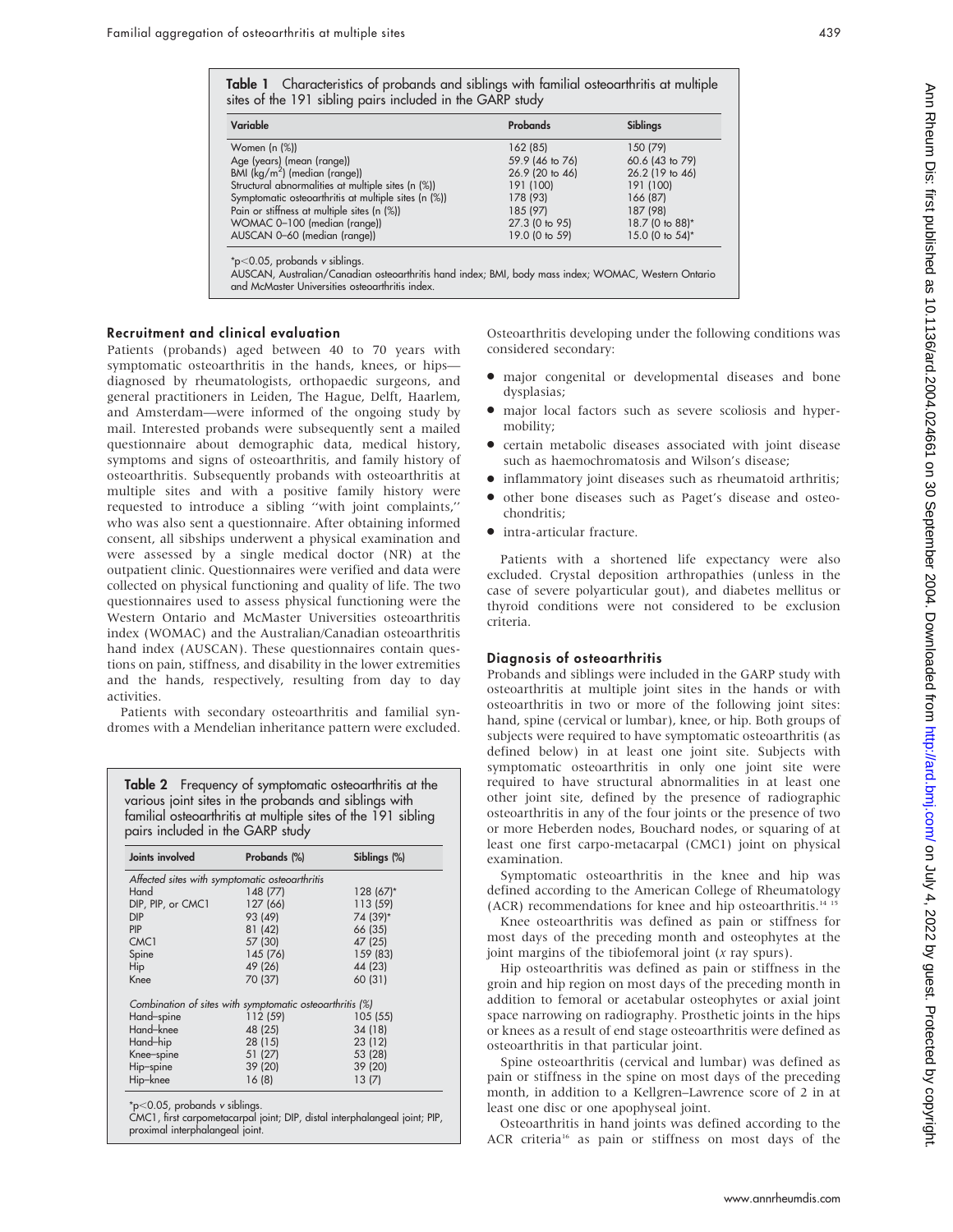| Osteoarthritis site |                            | Sibling OA+ | Sibling OA- | Crude OR (95%CI)            | Adjusted OR (95%CI)        |
|---------------------|----------------------------|-------------|-------------|-----------------------------|----------------------------|
| Hand                | Proband OA+<br>Proband OA- | 109<br>19   | 39<br>24    | $3.5$ (1.7 to 7.1)          | $4.4$ (2.0 to 9.5)         |
| <b>DIP</b>          | Proband OA+<br>Proband OA- | 45<br>29    | 48<br>69    | $2.2$ (1.2 to 4.0)          | $2.3$ (1.2 to 4.4)         |
| PIP                 | Proband OA+<br>Proband OA- | 35<br>31    | 46<br>79    | $1.9$ (1.1 to 3.6)          | $1.8$ (1.0 to 3.4)         |
| CMC <sub>1</sub>    | Proband OA+<br>Proband OA- | 21<br>26    | 36<br>108   | $2.4$ (1.2 to 4.8)          | $2.6$ (1.2 to 5.4)         |
| Spine               | Proband OA+<br>Proband OA- | 125<br>34   | 20<br>12    | $2.2$ (1.0 to 5.0)          | $2.2$ (1.0 to 5.1)         |
| Hip                 | Proband OA+<br>Proband OA- | 23<br>21    | 26<br>121   | $5.1$ (2.5 to 10.6)         | $3.9(1.8 \text{ to } 8.4)$ |
| Knee                | Proband OA+<br>Proband OA- | 23<br>37    | 47<br>84    | 1.1 $(0.6 \text{ to } 2.1)$ | $1.0$ (0.5 to 2.0)         |

Values are expressed as crude and adjusted odds ratios (95% confidence interval) for age, sex, and body mass index in the 191 sibling pairs included in the GARP study.

CI, confidence interval; CMC1, first carpometacarpal joint; DIP, distal interphalangeal joint; OA+, with osteoarthritis; OA2, without osteoarthritis; OR, odds ratio; PIP, proximal interphalangeal joint.

preceding month in addition to three of the following four criteria: bony swelling of two or more of the 10 selected joints (bilateral distal interphalangeal (DIP) joints 2+3, bilateral proximal interphalangeal (PIP) joints 2+3, and CMC1 joints), bony swelling of two or more DIP joints, fewer than three swollen metacarpo-phalangeal (MCP) joints, and deformity of at least one of the 10 selected joints.

A subanalysis was carried out for osteoarthritis in the different hand joints. DIP, PIP (which included the interphalangeal joints), and CMC1 osteoarthritis was defined by pain or stiffness on most days of the preceding month at each joint site in addition to a Kellgren–Lawrence score of at least 2 in the corresponding joint site.

#### Radiographs

Conventional radiographs of the hands (dorso-volar), knees (posterior-anterior (PA) in weight bearing semiflexed and lateral), hips (PA), lumbar (PA and lateral), and cervical spine (anterior-posterior, lateral, and transbuccal) were obtained from all participants. They were taken in a standard manner with a fixed film focus distance and a fixed joint position. Conventional radiographs of the knees were taken using the fixed flexion radiography, as recommended by Peterfy et al.<sup>17</sup> All radiographs were taken by a single experienced radiology technician. Conventional radiographs were scored by a single experienced musculoskeletal radiologist (HK) for osteophytes in the knees and hips, and joint space narrowing in the hips. In addition to the hands (DIPs, PIPs, and CMC1), the discs and apophyseal joints of the cervical and lumbar spine, the hips, and the tibiofemoral joints of the knees were also scored according to the Kellgren–Lawrence scale with the help of the original atlas.<sup>18</sup> This is a five scale scoring system with ascending severity, based on the presence of osteophytes, joint space narrowing, sclerosis, and degenerative cysts. A Kellgren–Lawrence score of  $\geq$  2 defines osteoarthritis in a particular joint.

Intrareader variability for the different joint sites, scored by the Kellgren–Lawrence method, was assessed: the intraclass correlation coefficient (ICC, with 95% confidence interval) was for the hands, 0.95 (0.92 to 0.96); for the knees (tibiofemoral), 0.92 (0.86 to 0.96); for the hips, 0.95 (0.92 to 0.98); for the cervical spine (apophyseal and disc), 0.71 (0.52 to 0.84); and for the lumbar spine (apophyseal and

disc), 0.67 (0.46 to 0.81). Intrareader variability was based on an examination of 40 radiographs which were selected randomly throughout the duration of the study period and were blinded for any patient characteristics.

#### Statistical analysis

Osteoarthritis at each site was dichotomised according to its presence or absence. We calculated odds ratios (OR) for joint disease involving a particular site in the siblings, given the same joint site in the proband. An  $OR$  >1 in our study indicated that probands and siblings shared disease at the same sites more often than expected from the overall distribution of joint sites with disease. ORs are presented with 95% confidence intervals (CI), according to Woolf. Unconditional logistic regression analysis was used to adjust for the most important risk factors of osteoarthritis (age, sex, and BMI). The Mann–Whitney U test was used for the comparison of the different types of osteoarthritis in probands and siblings.

#### RESULTS

#### Recruitment

Of the 1874 probands identified in the various practices, 833 responded (44%). Of these 833, 521 probands reported a positive family history for osteoarthritis in first degree relatives. Among these, 353 had at least one sibling with joint complaints. Of these siblings, 139 were either unwilling to participate  $(n = 92)$  or did not meet the GARP criteria  $(n = 47)$ . This resulted in the recruitment of 214 eligible sibships.

Between August 2000 and March 2003, 212 probands and 224 siblings were screened at the outpatient clinic. After a clinical and radiographic evaluation, 191 probands and 202 siblings met the GARP criteria. If there was more than one affected sibling, the youngest one with osteoarthritis at multiple joint sites was included.

The characteristics of the 191 sibling pairs are shown in table 1. The majority of the probands and their siblings were female. Age and BMI were similar in probands and siblings. All probands and siblings had structural abnormalities at least two joint sites. There were 178 probands (93%) and 166 siblings (87%) with symptomatic osteoarthritis at multiple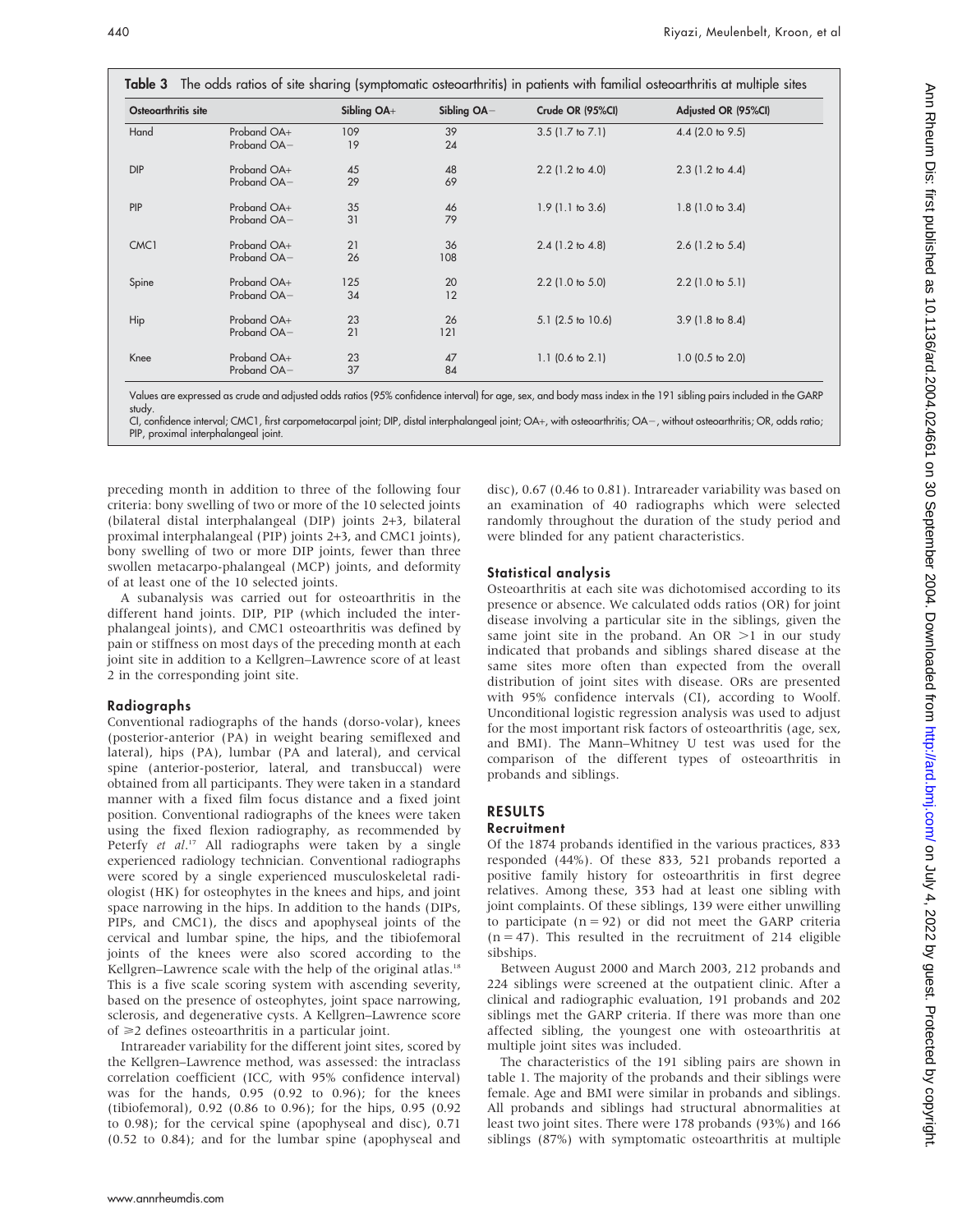Table 4 Concordance between probands and siblings for the combination of two affected joint sites with symptomatic osteoarthritis in patients with familial osteoarthritis at multiple sites

| Osteoarthritis sites |                          | Sibling OA+    | Sibling OA- | Crude OR (95%CI)   | Adjusted OR (95%CI) |
|----------------------|--------------------------|----------------|-------------|--------------------|---------------------|
| Hand-spine           | Proband OA+<br>65        |                | 47          | $1.3$ (0.8 to 2.4) | $1.5$ (0.8 to 2.7)  |
|                      | Proband OA-              | 40             | 39          |                    |                     |
| Hand-hip             | Proband OA+              |                | 21          | $3.1$ (1.1 to 8.3) | $3.4$ (1.1 to 10.4) |
|                      | Proband OA-              | 16             | 147         |                    |                     |
| Hand-knee            | Proband OA+              | 6              | 42          | $0.6$ (0.2 to 1.5) | $0.6$ (0.2 to 1.7)  |
|                      | Proband OA-              | 28             | 115         |                    |                     |
| Knee-hip             | Proband OA+              | $\overline{2}$ | 14          | 2.1 (0.4 to 10.6)  | $1.7$ (0.3 to 9.2)  |
|                      | Proband OA-              | 11             | 164         |                    |                     |
| Knee-spine           | Proband OA+              | 12             | 39          | $0.7$ (0.4 to 1.6) | $0.7$ (0.3 to 1.6)  |
|                      | Proband OA-              | 41             | 99          |                    |                     |
| Hip-spine            | Proband OA+              | 18             | 21          | 5.3 (2.5 to 11.7)  | $4.7$ (2.1 to 10.4) |
|                      | Proband OA-<br>21<br>131 |                |             |                    |                     |

CI, confidence interval; GARP, genetics, arthrosis and progression; OA+, with osteoarthritis; OA–, without osteoarthritis; OR, odds ratio.

sites. Ninety seven per cent of the probands and 98% of the siblings had pain or stiffness at multiple sites. The median WOMAC score and the median AUSCAN score in probands representing a sum score of pain, stiffness, and disability in, respectively, the hands and lower extremities—were higher in the probands than in the siblings.

#### Familial aggregation

Table 2 shows the frequency of symptomatic osteoarthritis at the various joint sites. These were generally equally distributed between probands and siblings, except in the hand joints, which were less often affected in siblings than in probands  $(OR = 0.59 \ (95\% \ CL \ 0.4 \ to \ 0.9)).$  Of the 93 probands and siblings with hip osteoarthritis, 38 had a hip prosthesis, 45 had joint space narrowing as well as osteophytes, eight had osteophytes with no joint space narrowing, and only two had joint space narrowing without osteophytes. Eight probands and three siblings had knee prostheses. The three most common combinations of symptomatic osteoarthritis in the probands were the hand joints in combination with the spine (59%), the knee in combination with the spine (27%), and the hip in combination with the spine (20%). We found similar results in the siblings.

The odds ratios for site sharing are given in table 3. When probands had hand osteoarthritis, siblings had an increased risk of having symptomatic osteoarthritis in the hands (crude  $OR = 3.5$  (95% CI, 1.7 to 7.1); adjusted  $OR = 4.4$  (2.0 to 9.5)). This was also found for the hips (crude  $OR = 5.1$  (2.5 to 10.6); adjusted OR = 3.9 (1.8 to 8.4)) and spine (OR = 2.2 (1.0 to 5.0)). Adjustment for age, sex, and BMI did not change the estimate for spine osteoarthritis. When the familial aggregation of osteoarthritis in the apophyseal joints was studied separately from disc degeneration, this estimate was not affected. However, when the proband had involvement of the knee, the siblings did not have an increased likelihood of knee disease. Concordance was most striking for bilateral hip osteoarthritis: siblings of probands with bilateral hip involvement had an 8.1-fold increased risk of also having hip osteoarthritis (crude  $OR = 8.1$  (95% CI, 3.1 to 21.0); adjusted  $OR = 6.9$  (2.6 to 18.7)). Restriction to female sibling pairs  $(n = 254)$  produced similar results. Further, when analysis was restricted to the 156 probands and siblings with symptomatic osteoarthritis at multiple sites, the estimates were not materially affected. Additional adjustment in site sharing for exposure to jobs entailing strenuous physical labour did not affect the results.

Table 4 shows the concordance between probands and siblings for the combination of two affected joint sites with symptomatic osteoarthritis. Concordance was highest for the combination of hip–spine, followed by hand–hip. Siblings of probands with osteoarthritis in the hips in combination with the spine had a fivefold increase of having osteoarthritis at the same joint sites (crude  $OR = 5.3$  (95% CI, 2.5 to 11.7), adjusted  $OR = 4.7$  (2.1 to 10.4)). Siblings of probands with osteoarthritis in the hips in combination with the hands had a threefold increase of having osteoarthritis at the same sites (crude  $OR = 3.1$  (1.1 to 8.3), adjusted  $OR = 3.4$  (1.1 to 10.4)).

#### DISCUSSION

Among middle aged patients with familial osteoarthritis at multiple sites, siblings tended to be affected at the same joint sites, particularly for osteoarthritis in the hips, hands, and spine but not in the knees.

In the present study, in a patient population with predominantly symptomatic osteoarthritis at multiple sites the familial aggregation was most prominent for hip and hand osteoarthritis. Familial aggregation of hip osteoarthritis has been suggested in other studies, but not in the context of osteoarthritis at multiple sites. In most of these studies, the hip was the only joint site under investigation. Four studies have examined the prevalence of osteoarthritis among relatives of cases who had undergone total hip replacement surgery, a surrogate for severe disease. Lindberg<sup>19</sup> showed that the frequency of radiological osteoarthritis among siblings of 184 probands was twice as high as in the general population. Chitnavis et al  $20$  found a slight increase in a recalled diagnosis of hip osteoarthritis among relatives of 402 probands undergoing total hip replacement surgery compared with controls. Lanyon et al<sup>6</sup> found a fourfold risk for hip osteoarthritis among siblings of 398 probands with total hip replacement surgery compared with population based controls. Ingvarsson et  $aI^{21}$  found that siblings of 2713 probands who had undergone total hip replacement surgery for hip osteoarthritis were three times more likely to require such surgery than matched population controls. Data on the familial aggregation for radiographic osteoarthritis are less consistent. MacGregor et  $al^7$  found, in a twin study, that genetic factors make a substantial contribution (up to 60% of the total variance) to radiographic hip osteoarthritis. In the other study investigating radiological osteoarthritis at multiple sites, by Bijkerk et al,<sup>8</sup> no significant genetic effect was found for radiological hip osteoarthritis in siblings of 118 probands with osteoarthritis at multiple sites, drawn from a random population of 1583 individuals. It should be noted, however, that in the study by Bijkerk et al the number of subjects with hip osteoarthritis was too small to measure heritability accurately.

It is unlikely that the familial aggregation of hip osteoarthritis in the present study can be attributed to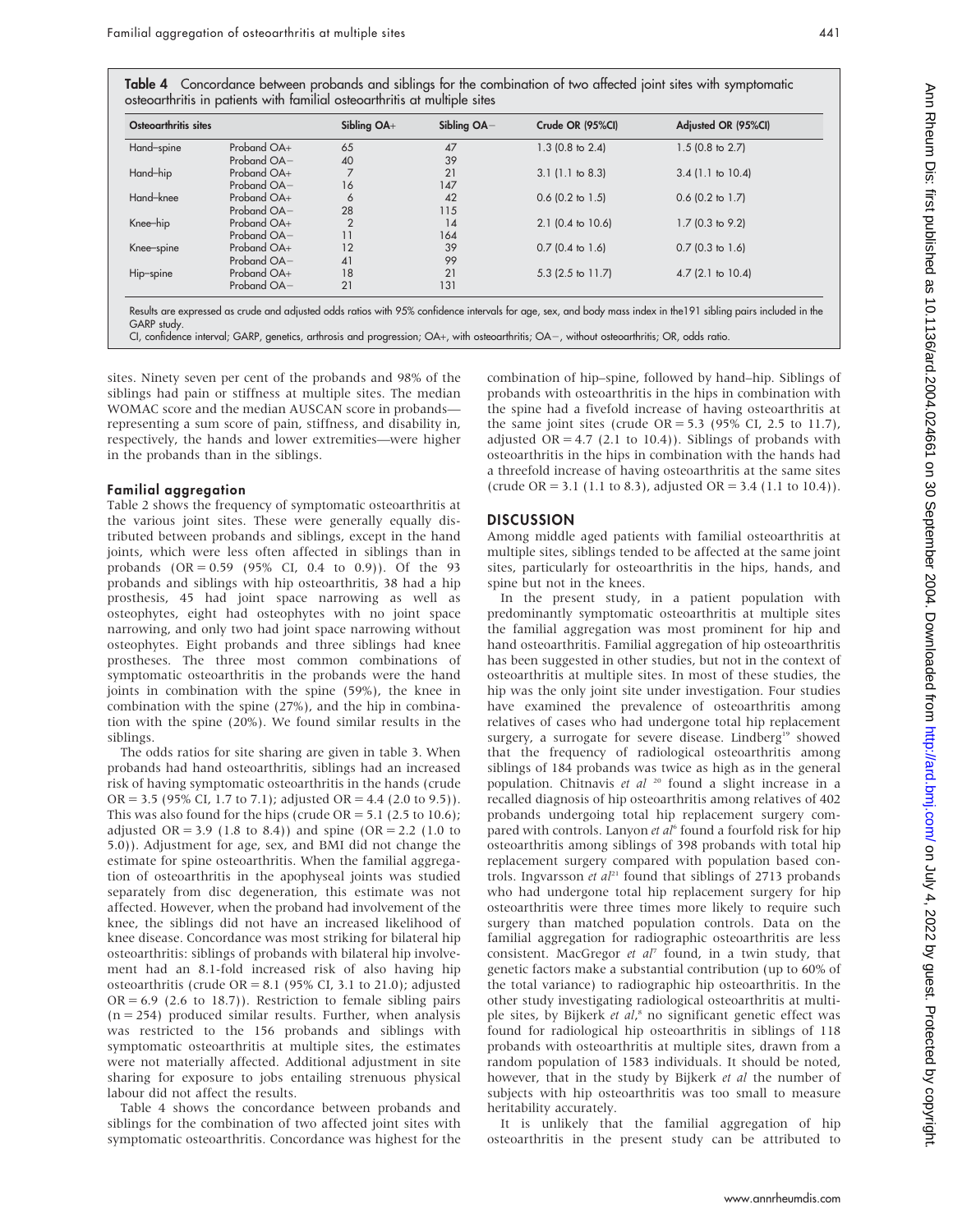developmental abnormalities such as dysplasia, as the majority of patients had complaints of osteoarthritis at multiple sites, and great care was taken to exclude patients with possible secondary osteoarthritis (by excluding all patients with intra-articular fractures and those with dysplasia of the hips).

The influence of hereditary factors in the hand has been reported consistently in various studies.<sup>2-4 10 11</sup> Our results confirm these findings. When the separate hand joints are examined, our data are in agreement with the study by Jonsson et al<sup>4</sup> in 2919 patients with hand osteoarthritis, who found a genetic influence in the interphalangeal joints as well as in the first carpo-metacarpal joint.

The familial aggregation of osteoarthritis in the apophyseal joints of the spine has not been studied before. In GARP, diagnosis of spine osteoarthritis was based on the presence of osteoarthritis in the apophyseal joints or the presence of disc degeneration in combination with symptoms. The inclusion of disc degeneration in the osteoarthritis definition used in GARP was prompted by the finding by Bijkerk et al,<sup>8</sup> who showed that disc degeneration had a strong familial component. An important genetic influence on variation in disc degeneration was also found by Sambrook et  $al^9$  in a magnetic resonance imaging (MRI) study with 154 dizygotic twins.

In contrast to the majority of studies showing significant heritability of radiological characteristics of knee osteoarthritis, either isolated or in combination with hand osteoarthritis, no aggregation of knee osteoarthritis was found in the GARP sibling pairs.5 10 11 Familial aggregation for knee osteoarthritis was first found by Spector et al<sup>5</sup> in a cohort of female twins, with a heritability of 39%. Two segregation studies, by Hirsch et al<sup>10</sup> and Felson et al,<sup>11</sup> found familial clustering of polyarticular osteoarthritis involving the hand and the knee. There are several possible explanations for the discrepancy between our present findings and the findings in the above studies. The crucial difference between our study and the previous studies is that we focused on symptomatic disease in combination with radiology, rather than radiological findings alone. In GARP, only those patients were included who had osteoarthritis symptoms at multiple sites; therefore familial aspects of isolated knee osteoarthritis would go undetected in our study. The familial aggregation reported by Hirsch et al<sup>10</sup> and Felson et al<sup>11</sup> may be dominated by the effects in the hands as the analysis was based on the sum score of the affected joints in the hands and knees. The reported heritability values are influenced by the greater number of joints that can be affected in the hands than in the knees. Further, the patello-femoral joints were not included in our study, in contrast to the study by Spector et al,<sup>5</sup> possibly leading to an underestimation of symptomatic knee osteoarthritis in GARP. The absence of familial influences on knee osteoarthritis compared with other joint sites in GARP may reflect environmental factors. It has been suggested that these play a more important role in the development of knee osteoarthritis than that of the hip or the hand. This is supported by various studies that have reported the strongest association of factors such as BMI and mechanical stress with knee osteoarthritis.<sup>22-26</sup>

In the present study, we found that siblings of probands with osteoarthritis in the combination of spine and hip and hand and hip were at increased risk of developing the disease at similar joint sites. A familial hand–hip clustering has been found before by other investigators.12 13 We found no familial clustering for hand and knee osteoarthritis, in contrast to the study by Felson et  $al^{11}$  and Hirsch et  $al^{10}$  In the population based study by Bijkerk et al,<sup>8</sup> a significant familial clustering of hand osteoarthritis and disc degeneration in the spine (thoracic and lumbar) was found. We could not confirm those findings. Different case definition and different joint sites in the spine may have contributed to the discrepancy.

The patient population included in the GARP study is one in which symptomatic familial osteoarthritis occurs at multiple sites with a relatively early onset (between the ages of 40 and 70 years). To our knowledge the prevalence of this osteoarthritis phenotype in the population has not been established before. In the Rotterdam population based study, generalised radiological osteoarthritis has been reported to occur in 14% of the population aged 55 to 65 (Slagboom PE, personal communication). Symptomatic osteoarthritis is in general less frequent than radiological osteoarthritis, so a prevalence of less than 14% seems realistic. Moreover inclusion criteria in the GARP study also require a familial type of osteoarthritis. Familial osteoarthritis at multiple sites is not representative of general osteoarthritis, and the results from the GARP study may not be generalisable to all osteoarthritis phenotypes. Nevertheless, this phenotype is important as it can provide us with insights in the aetiological determinants of osteoarthritis in general.

The response rate in the present study was 44%. This low rate may be partly attributed to the recruitment procedure used. In order to get in touch with the subjects who met the study criteria, several steps had to be taken. All osteoarthritis patients with hand, knee, or hip involvement were contacted by mail, stating the familial aspect of this study. It is conceivable that patients who did not meet these criteria did not respond. Furthermore the low response rate may also partly reflect the low prevalence of this particular osteoarthritis phenotype in the population. That the overall response rate is not a reflection of the response among subjects who met our criteria is further supported by the higher response rate of 70% in the siblings.

The question that arises now is whether the selection procedure in GARP might somehow have influenced the familial aggregations found in the present study. We do not believe this to have been the case, as the results in the study would only have been biased if siblings were recruited when they had osteoarthritis at the same site as their probands, which was not the case.

#### Conclusions

Our results show joint specificity in the familial aggregation of osteoarthritis in sibling pairs with symptomatic osteoarthritis at multiple joint sites. Within this study population the familial influences are most remarkable for osteoarthritis in the hip and the combination of hip and hand osteoarthritis, and least for osteoarthritis in the knee. In the context of existing knowledge our results indicate that genetic mechanisms may contribute to the development of osteoarthritis phenotypes based on isolated hip osteoarthritis or hip osteoarthritis in the presence of a much more generalised phenotype. It is possible that genetic heterogeneity may underlie these different clinical end points.

#### ACKNOWLEDGEMENTS

We would like to acknowledge support of the cooperating hospitals and referring rheumatologists, orthopaedic surgeons, and general practitioners in our region, in random order: Dr L N J E M Coene, department of orthopaedic surgery and Dr H K Ronday, department of rheumatology, Leyenburg Hospital, the Hague; I Speyer and Dr M L Westedt, department of rheumatology, Bronovo Hospital, the Hague; Dr D van Schaardenburg, department of rheumatology, Jan van Breemen Institute, Amsterdam; Dr A J Peeters and Dr D van Zeben, department of rheumatology, Reinier de Graaf Hospital, Delft; Dr E J Langelaan, department of orthopaedic surgery, Rijnland Hospital, Leiderdorp, and Dr Y Groeneveld, general practitioner, associated with the Leiden University Medical Centre.

The Dutch Arthritis Association, the Netherlands Organisation for Scientific Research, and Pfizer Inc, Groton, Connecticut, USA provided generous support for this work.